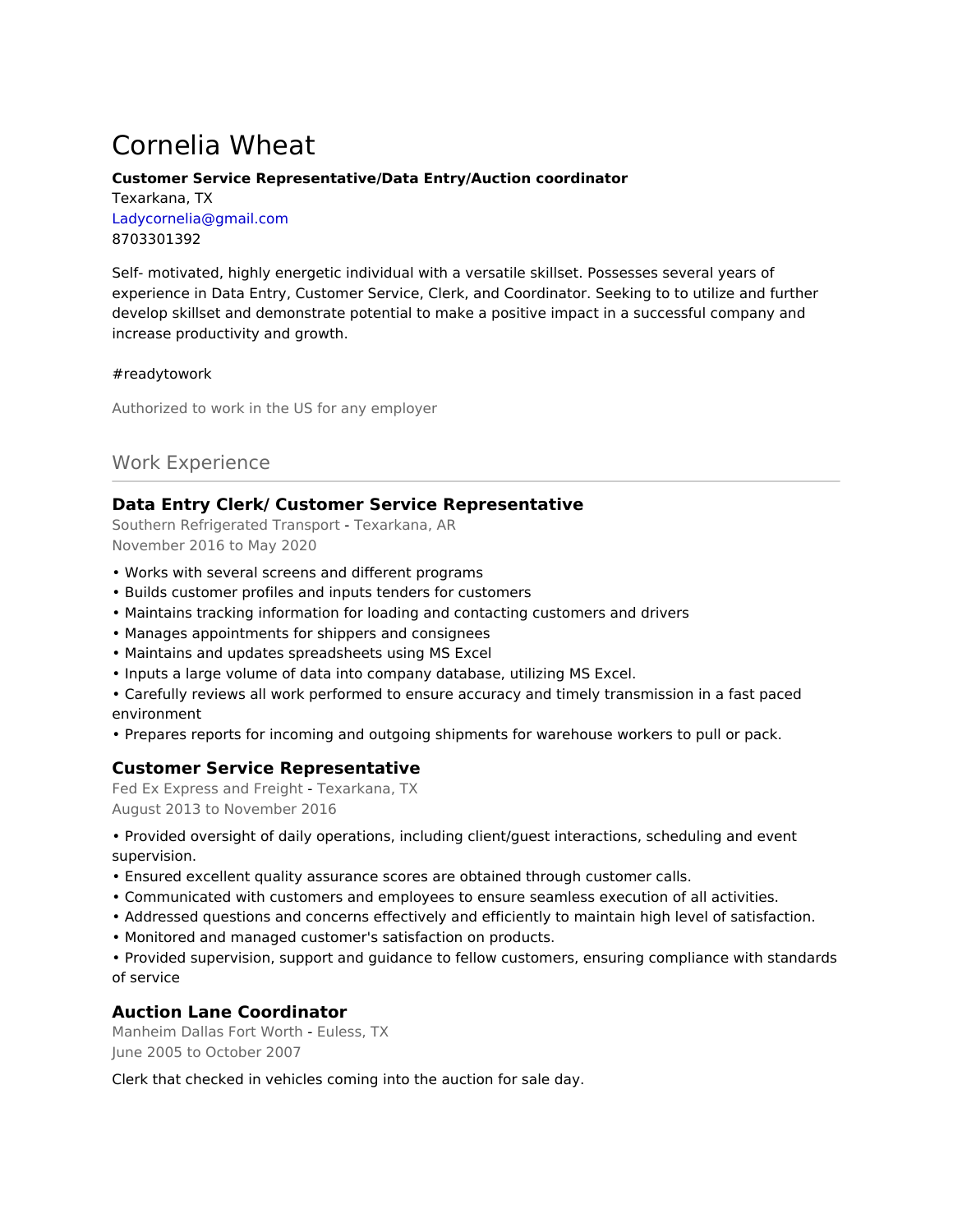Inventory specialist of cars on the lot. Lane coordinator responsible for managing certain lanes for sale day.

## Education

## **Associate of Arts in Business**

University of Arkansas Community College-Hope - Texarkana, AR 2017

### **High school diploma**

Arkansas High School Texarkana - Texarkana, AR May 2004

## Skills

- CUSTOMER SERVICE (8 years)
- RECEPTIONIST (8 years)
- RETAIL SALES (8 years)
- EXCEL (4 years)
- ACCESS (Less than 1 year)
- ADMINISTRATIVE SUPPORT (Less than 1 year)
- EXCELLENT WRITTEN AND VERBAL COMMUNICATION SKILLS (10+ years)
- KEYBOARDING (10+ years)
- LEADERSHIP SKILLS (2 years)
- ORGANIZATIONAL SKILLS (Less than 1 year)
- PERSONNEL RECORDS (10+ years)
- POWERPOINT (Less than 1 year)
- $\cdot$  WORD (10+ years)
- WRITTEN AND VERBAL (10+ years)
- CSR (4 years)
- Call Center (2 years)
- Customer Support (10+ years)
- Data Entry (5 years)
- Food Service
- 10 Key Data Entry (10+ years)
- Typing (10+ years)
- Order Entry (10+ years)
- Microsoft Outlook
- Microsoft Excel (4 years)
- Management Experience (1 year)
- Microsoft Office (10+ years)
- Clerical Experience (10+ years)